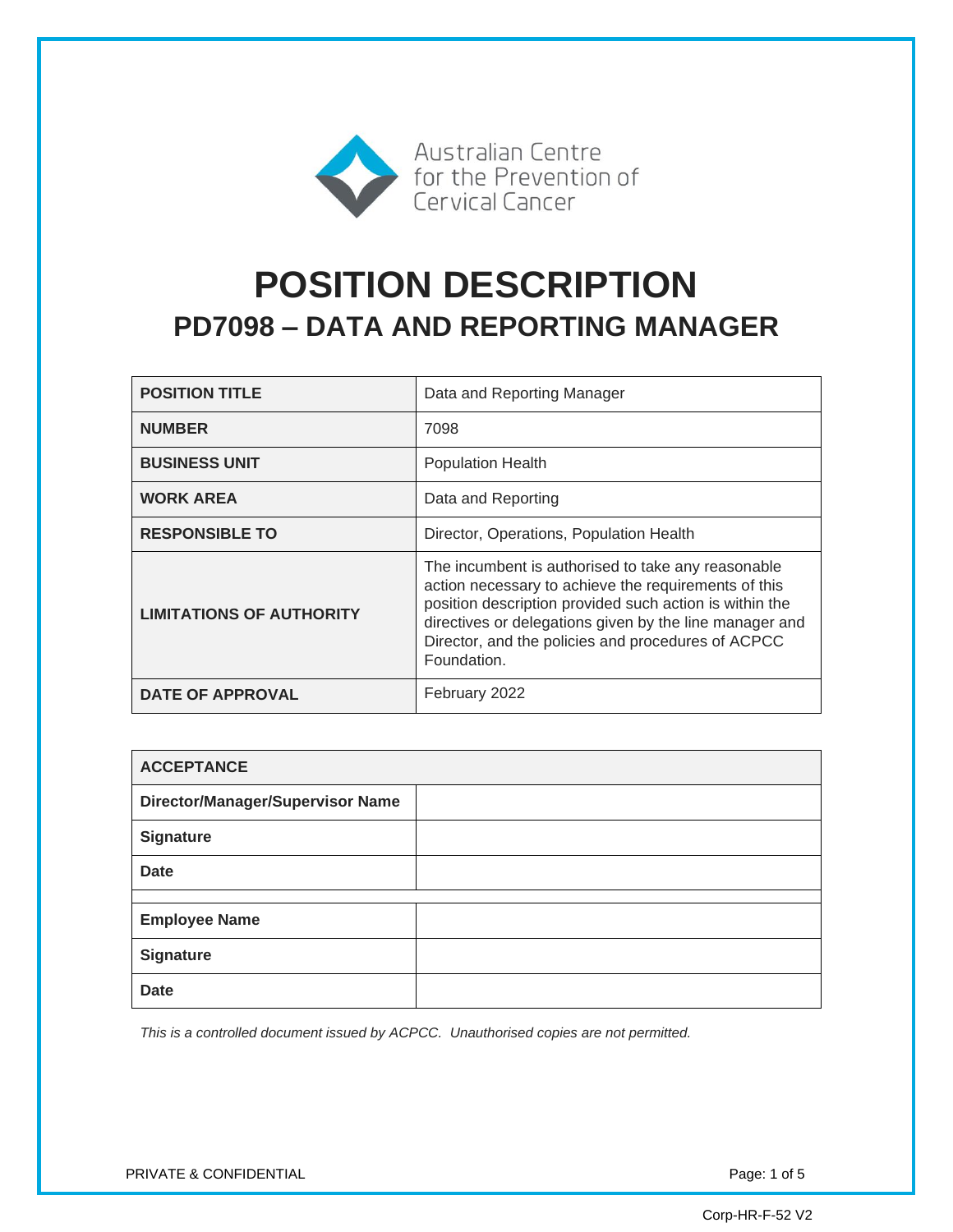# **POSITION OBJECTIVES:**

The Data and Reporting Manager is responsible for:

- leading the ACPCC Data and Reporting team to ensure all reporting and data services are delivered and performed effectively and efficiently in accordance with targets and timeframes, relevant legislation, and program requirements and protocols
- maintaining the quality and integrity of the data and reports produced, including, accurate and timely data management, data quality reviews and analysis, and ensuring stakeholder reporting requirements and information needs are met.

## **KEY RESPONSIBILITIES & MAJOR ACTIVITIES:**

#### **Management and Leadership**

- Lead the day-to-day operations of the Data and Reporting Team and oversee the accurate, informative and timely provision of data and reports ensuring all protocols, procedures and relevant work practices, performance expectations, quality standards contractual obligations, legislative/regulatory requirements are adhered to.
- Work collaboratively with the Population Health Directors, other senior staff and direct reports to clarify direction and priorities; build collaboration and teamwork and ensure services are well co-ordinated, and run smoothly and efficiently.
- Lead and manage, the selection, training and development; the morale and workplace health and safety; productivity, quality and performance, for the Data and Reporting Team staff in keeping with relevant legislative requirements, ACPCC's business priorities and processes and best practice. Monitor workloads and undertake workforce and resource planning in conjunction with the Director, Operations.
- Promote and build positive working relationships with colleagues, management, Program partners and key stakeholders, including the provision of expert advice and guidance, regarding Data and Reporting services and issues and representing the Population Health team and the ACPCC as required on relevant groups, committees, at meetings and events.
- Work collaboratively with the Population Health Directors, the Digital Health Team and the Department of Health to ensure that all Data and Reporting systems and supporting infrastructure are effective, secure, support operational efficiency and can accommodate changes as required
- Provide assistance to the Directors, Operations Manager, Follow-up Manager and other Population Health staff as required to support the delivery and development of Population Health services, including Compass and PFUF operations.
- Report as required on the quality-of-service provision including writing reports, conducting and participating in quality assurance and related activities.
- Develop new and update operational policies and procedures and related documents.
- Act as a primary contact regarding data and reporting activities and issues.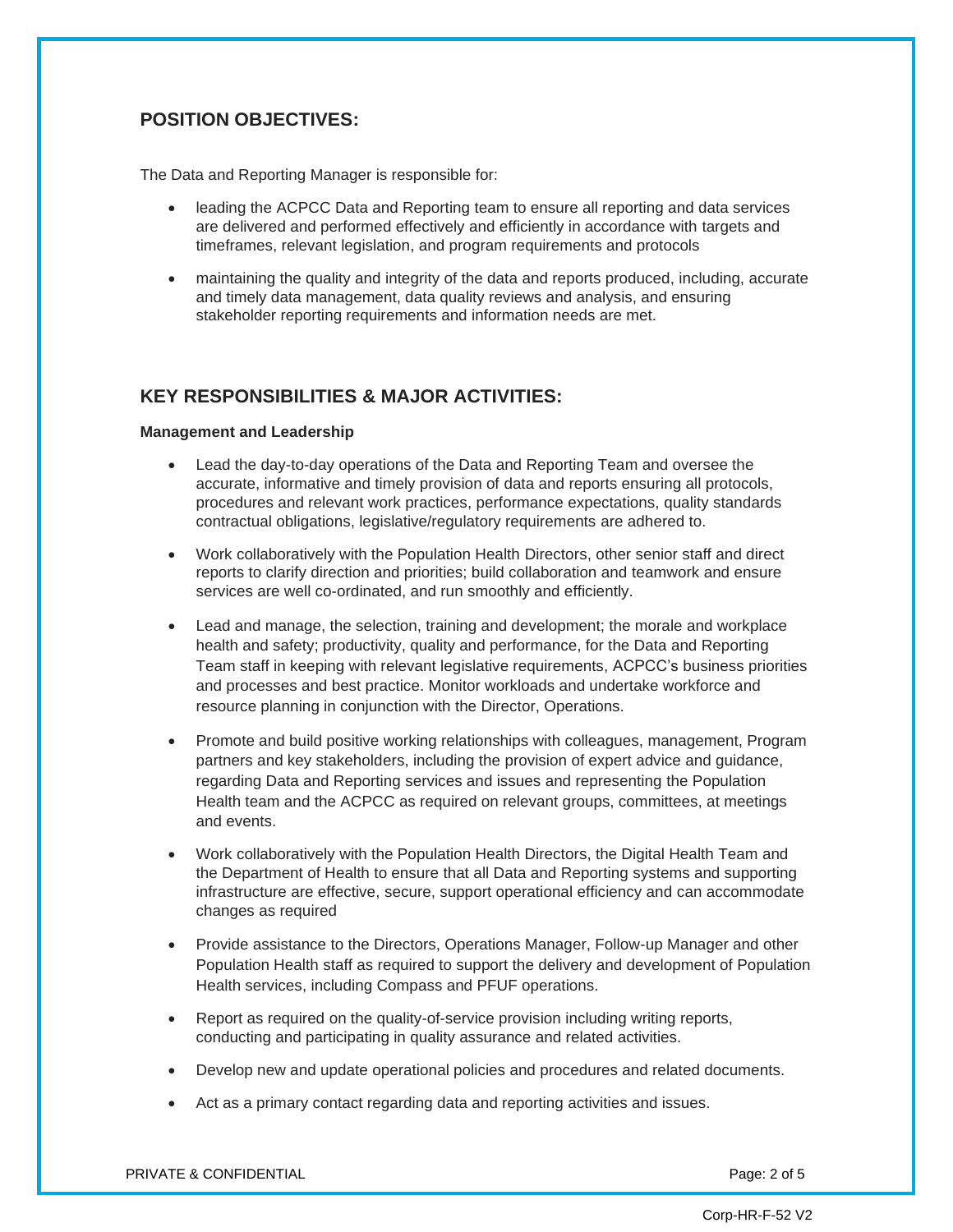#### **Project Support**

- Assist with and lead as required key data and reporting projects and activities associated with the Victorian Cancer Screening Framework's Data and Surveillance Strategy in accordance with defined requirements, timeframes, protocols and outcomes.
- Support, assist and lead work to establish systems and processes to facilitate the transition of Compass participants to the National Cancer Screening Register (NSCR), including working collaboratively with the NCSR, the Commonwealth Department of Health, the Follow-Up Manager and the Digital Health team.

#### **Data and Reporting**

- Extract and provide data, reports and information as required for the purposes of monitoring and evaluation, compliance reporting, operations and management, statistical reports and to support research activities.
- Utilise Business Intelligence reporting tools, standard reports and other software packages to produce data and reports, including the translation and interpretation of data into dashboards, briefings, and discussion papers.
- Manage the timely and accurate provision of routine data and statistical reports as required to key stakeholders.
- Work closely with and assist other Population Health staff with the coordination of data management and related activities to support the provision of Population Health services and to ensure the data and information needs of the organisation and external stakeholders are met.

#### **Communications**

- Collaborate with colleagues, management and stakeholders regarding data and reporting tasks in accordance with relevant protocols, policies and work practices.
- Collaborate with and provide expert advice and guidance, to colleagues, management and stakeholders regarding data and related services, including projects.
- Communicate effectively in an authentic, clear and respectful manner in all interactions; listen to different perspectives; consider how communications will be received by different audiences and adjusts to meet audience needs.

#### **Continuous Improvement**

- Contribute to and participate in the ongoing maintenance, development and implementation of systems, policies and processes to support the provision of highquality Population Health services, including, participating in relevant meetings, identifying and resolving issues, writing specifications, performing acceptance testing, preparing resources and conducting training.
- Participate in and undertake quality improvement activities, including reviews, audits and monitoring, and the reporting of quality measures.
- Provide feedback and contribute to the planning, development and implementation of policies and procedures including review and identification of process improvement opportunities.
- Identify and appropriately communicate emerging issues and areas of risk relevant to Population Health functions and services, the organisation and key stakeholders.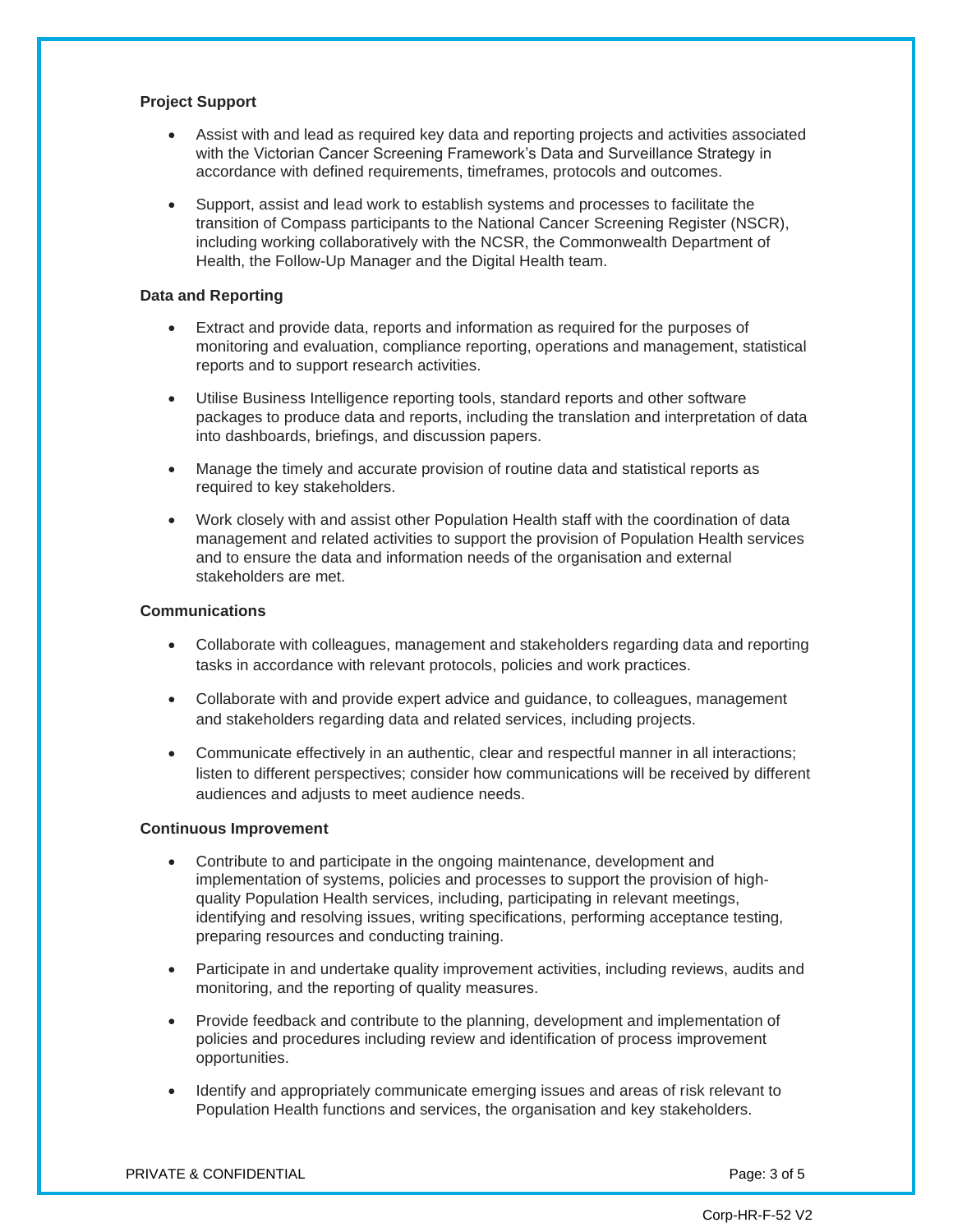#### **Other**

- Adhere to all ACPCC policies and procedures that govern confidentiality and privacy.
- Take reasonable care for your own health and safety and for that of others in the workplace by working in accordance with legislative requirements and ACPCC's Occupational Health and Safety (OHS) policies and procedures.
- Contribute to and participate in Population Health service and strategic planning activities.
- Participate in other operational and strategic projects as required relating to data and reporting and Population Health.
- Continue to develop professional knowledge and skills and participate in relevant education and training activities.
- Work with the Population Health Medical and Operations Directors and other senior staff to identify, pursue and secure new Population Health business opportunities.
- Other duties as directed.

## **PERFORMANCE MEASURES:**

Performance measures are developed for each position in line with the ACPCC Business Plan to ensure congruity with organisational and strategic goals. Assessment against performance measures is an important part of Annual Performance Appraisals. The performance measures (KPIs) for this position will be agreed and updated on an annual basis, as required.

## **RESPONSIBILITY FOR QUALITY OUTCOMES:**

The position will comply with the ACPCC Quality System within the relevant Business Unit. This includes:

- Acknowledgement of and compliance with policies, procedures and processes relating to Population Health and the broader business.
- Reporting of non-conformances and complaints, and where required, take appropriate action according to document quality system procedures.

## **RELEVANT QUALIFICATIONS, EXPERIENCE & ATTRIBUTES:**

- Relevant tertiary qualifications in Health Information Management, Health Informatics, or in a discipline with a strong health focus e.g. public health / epidemiology / statistics.
- Demonstrated knowledge and experience working with data and reports including data extraction, analysis and production of statistical reports.
- Demonstrated skills in the use of report writing tools, spreadsheets and statistical software.
- Ability to engage and work collaboratively with range of stakeholders to build effective teams and partnerships